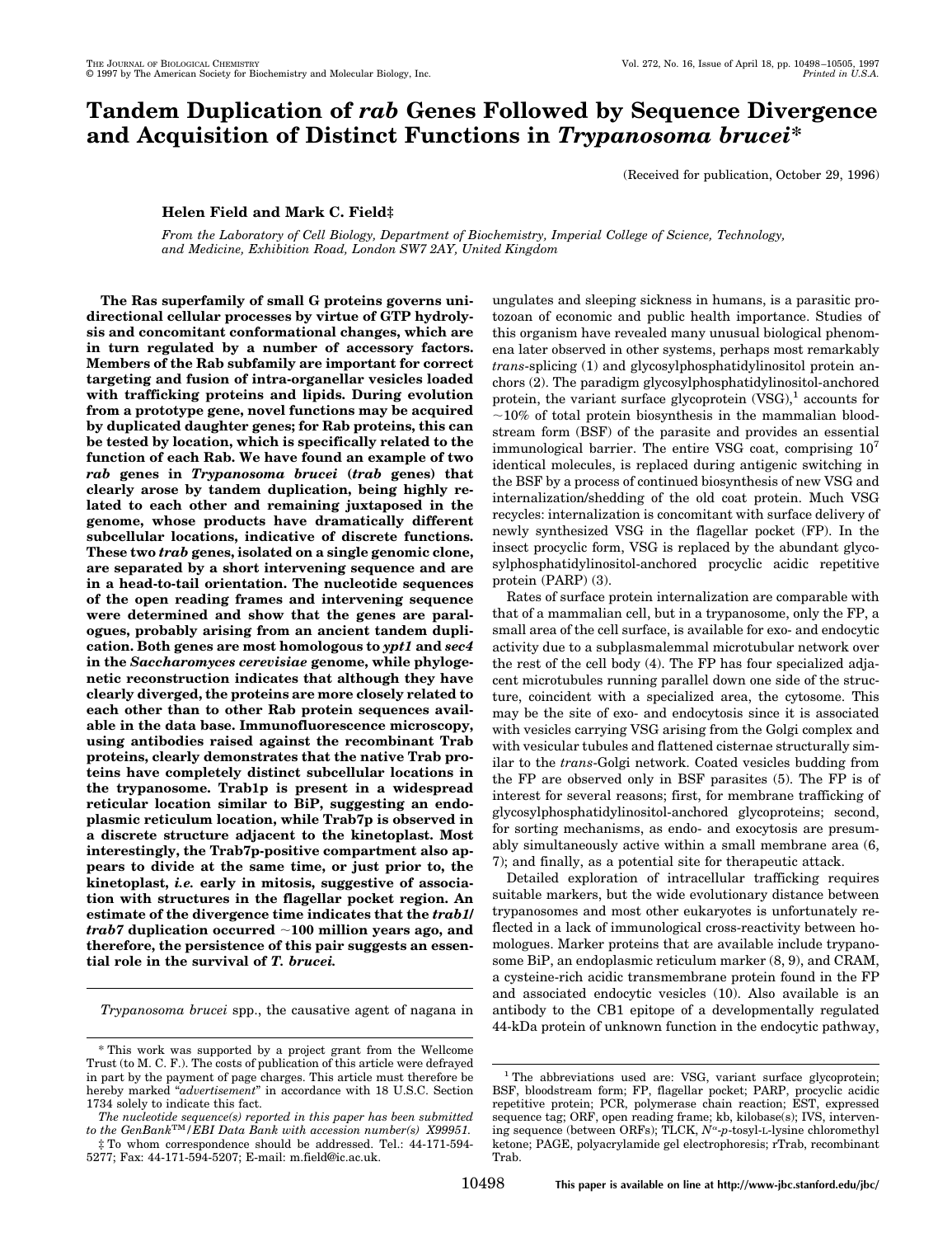found in the FP, endosomes, and lysosomes (7).

The Rab family consists of GTPases with  $\sim$ 30% identity to Ras and with most homology confined to four GTP-binding motifs (11). Rab proteins are essential for protein trafficking in all eukaryotic organisms. Family members have low intrinsic GTPase activity, requiring activating proteins (GTPase-activating proteins) to increase turnover and act as effectors (12). GTP- and GDP-bound Ras have distinct conformations (13), and it can be inferred that Rab proteins will similarly undergo a conformational change upon GTP hydrolysis since their structure is highly homologous. Each Rab protein binds a subset of organelles; the C terminus is responsible for intracellular localization, while the N terminus recognizes the target organelle and is required for vesicle fusion (14). The paucity of markers suitable for trafficking studies led us to initiate the cloning of *rab* genes from *T. brucei* (15) since each Rab protein has a discrete subcellular location within the secretory pathway (16, 17). The study of *T. brucei* Rab proteins (Trab proteins) will yield new sequences important for targeting proteins to trypanosome organelles, provide information on the compartmentalization of trypanosomes, and generate subcellular markers.

A degenerate PCR cloning approach has yielded eight expressed sequence tags (EST) of small GTP-binding proteins from *T. brucei*, including Ran/TC4 (18) and seven Trab homologues (15), while separate studies have identified three additional *trab* genes (19, 20). We isolated two *trab* genes on a single genomic clone (15), and here we report the genomic organization of these genes (previously *rtb1* and *rtb7*) and the subcellular location of the encoded proteins.

#### MATERIALS AND METHODS

*Nucleic Acids and Recombinant DNA Methods—*Molecular biologygrade water was from an Elgastat Option 4 system (Elga) sterilefiltered through a  $0.2$ - $\mu$ m filter (Sartorius Corp.). Restriction and DNAmodifying enzymes were from Bioline, Promega, MBI Fermentas, New England Biolabs Inc., and Stratagene. Nitrocellulose was from Schleicher & Schuell (obtained from Anderman & Co. Ltd., London). Radioisotopes were from DuPont NEN and Amersham International. A P1 *T. brucei* library filter was a gift from Dr. S. Melville (Department of Pathology, Cambridge University, Cambridge, UK). Vector pGEX2tk and glutathione-Sepharose 4B were from Pharmacia Biotech Inc., and the  $\lambda$ ZAPII kit was from Stratagene. Molecular biology methods and antibody preparations followed standard procedures (21, 22). Plasmids were grown in *Escherichia coli* XL1-Blue (Stratagene) following transformation by electroporation with a BTX 600 ECM electroporator. PCR products and gel-embedded DNA were purified using PCR cleanup kits (Promega), and plasmid and  $\lambda$  DNAs were purified using QIAGEN kits following the manufacturers' instructions. Small-scale plasmid preparations were performed using the Promega Wizard system. Rabbit antibodies to *T. brucei* BiP were from J. Bangs (University of Wisconsin, Madison, WI). Secondary antibodies were from Sigma.

 $PCR$ —PCR was performed in  $50$ - $\mu$ l reactions with 25 pmol of each primer in ammonium buffer (Bioline),  $2.5 \text{ mm } \text{MgCl}_2$ , and 1 unit of  $Taq$ polymerase in a Model 480 thermal cycler (Perkin-Elmer) as follows: one cycle at 98 °C for 5 min; one cycle at 95 °C for 5 min; and 35 cycles at 94 °C for 1 min, 56 °C for 1 min, and 72 °C for 3.5 min. Templates were 1  $\mu$ l of a 1:1000 dilution of R111  $\lambda$  phage lysate or 1  $\mu$ l of a  $\lambda$ ZAPII plaque equilibrated in 0.4 ml of SM phage dilution medium (21) or 10 ng of plasmid; phages were boiled for 10 min prior to PCR. The primers for determining orientation of *trab1* and *trab7* were RAT1FUS, RAT7PCR, and two reverse primers designed from the EST (15). The primers for subcloning the open reading frames (ORFs) into expression vectors were as follows: *trab7 5'*, GTGAAGTTTGGATGGATGAAAGAG-GAACCC; *trab7 3'*, CCACCATAAGGAATTCAGCACCTCCACTT; *trab1 5*9, GAGTCCACTGGATCCATGATCACAGCAGC; and *trab1 3*9, CGAC-GAGAGGAATTCTTAACAGCAACCACCC. For expression of recombinant Trab proteins, each ORF was amplified from pBS.R7X1 (see below), digested with *Eco*RI/*Bam*HI for 16 h at room temperature, and ligated into *Eco*RI/*Bam*HI-cleaved pGEX2tk.

Southern Blotting-0.5-µg aliquots of R111  $\lambda$  DNA were cut with the *Ava*II, *Bgl*II, *Cla*I, *Hin*dIII, *Hin*cII, *Pvu*II, *Sac*II, *Sal*I, *Xba*I, or *Xho*I restriction enzyme, and duplicate filters were prepared by high salt transfer Southern blotting (21). Filters were probed at high stringency  $(0.05 \times \text{SSC} \text{ and } 0.1\% \text{ SDS at } 75 \text{ °C})$  with *trab1* or *trab7* ESTs cut from pBluescript with *Eco*RI/*Bam*HI, gel-purified, and labeled using a random hexamer priming kit (Boehringer Mannheim). To map R111,  $0.5$ - $\mu$ g aliquots were cut with one or two restriction enzymes ( $Ava$ II, *Cla*I, *Sal*I, *Xba*I, and *Xho*I), blotted, and probed with the WD box primer (15) labeled with  $[\gamma^{32}P]ATP$  using polynucleotide kinase at low and high stringency (6  $\times$  SSC and 0.1% SDS at room temperature, and 1  $\times$ SSC and 0.1% SDS at 65 °C, respectively). Single and double restriction digests of pBS.R7X1 were blotted and probed with *trab1* and *trab7* ESTs. To estimate the total number of *trab* genes in the *T. brucei* genome, a bacteriophage P1 library filter (SM5 No. 12) of *T. brucei* strain TREU 927/4 genomic DNA in grid format, with  $\sim$ 3  $\times$  haploid genome coverage, was probed with the WD primer at low stringency. Autoradiography was with X-Omat 5 film (Eastman Kodak Co.) at  $-85$  °C with an intensifying screen; exposure times were 16 h to 7 days.

*Construction of pBS.R7X1—*A 6-kb *Xba*I fragment from R111 (15) was subcloned into pBluescript using a  $\lambda$ ZAPII kit; recombinant  $\lambda$ plaques (from the whole R111 *Xba*I digest) were screened on duplicate filters with *trab1* and *trab7* EST probes. Secondary screening was by PCR (15), and one clone was rescued to produce plasmid pBS.R7X1.

*DNA Sequencing—*Sanger sequencing of pBS.R7X1 through the ORFs and intervening region (IVS) was performed using a deaza-GTP kit (Pharmacia) and primer walking in both directions. Dye terminator cycle sequencing of untranslated regions and constructs was performed using a *Taq* thermal cycle sequencing kit and a Model 377 DNA sequencer (Perkin-Elmer) with polyethylene glycol-precipitated DNA (6.5% polyethylene glycol 6000 and 0.4 M NaCl on ice 20 min; centrifuged at  $13,000 \times g$  for 30 min at 4 °C; washed with 70% EtOH).

*Antibodies—*Expression plasmids pGEX2tk.Trab1 and pGEX2tk.Trab7 in *E. coli* were grown in L-broth and induced with 1.0 mM isopropyl-*B*-D-thiogalactopyranoside. Fusion proteins were affinitypurified on glutathione-Sepharose 4B and thrombin-cleaved to produce recombinant Trab1p and Trab7p, as described (23), with the following modifications. Protease inhibitors (pepstatin, leupeptin, antipain, and chymostatin, all at 2  $\mu$ g/ml (protease inhibitor mixture)) and TLCK (dry) were added to the initial lysate. Cleared lysate was equilibrated with glutathione-Sepharose for 16 h at 4 °C. Thrombin treatment was at room temperature for 2 h, with more thrombin added after 1 h. Protein was quantitated by SDS-PAGE and Coomassie Blue staining. Typical yields were 0.4–4 mg of rTrab protein/liter of *E. coli*, with a purity of 95%. Rabbits were immunized three times with a total of 3 mg of rTrab1p or 0.9 mg of rTrab7p using the MPL<sup>®</sup> + TDM + CWS Adjuvant System (Sigma). Animals were exsanguinated, and serum was stored at 4 °C with azide. For affinity purification, 0.2 g of CNBr-Sepharose (Pharmacia) was activated and resuspended with an equal volume of coupling buffer (100 mM  $NAHCO<sub>3</sub>$  and 500 mM NaCl, pH 8.5) containing 0.5 mg of rTrab protein in phosphate-buffered saline and coupled overnight at 4 °C. Efficiency was  $\sim$ 45%. Purified antibodies were prepared from 50% ammonium sulfate-precipitated serum and stored at  $-85$  °C.

*Trypanosomes—*Culture-adapted BSF *T. brucei* strain 427, a gift from S. Croft (London School of Hygiene and Tropical Medicine), was grown in HMI-18 (24) at 37 °C in a  $5\%$  CO<sub>2</sub> incubator. Procyclic form *T*. *brucei* strain 427 was grown in SDM79 (25); media and supplements were from Sigma. For boiling SDS lysates, freshly harvested trypanosomes were added to SDS-PAGE sample buffer (26) at 95 °C, heated for 5 min, and reduced with dithiothreitol. For hypotonic lysates, trypanosomes were resuspended in 10 mM Tris, pH 7.5, protease inhibitor mixture, phenylmethylsulfonyl fluoride, and TLCK, followed by two cycles of freeze/thaw and centrifugation at  $13,000 \times g$  for 15 min at  $4 °C$ .

*Western Blotting—*Western blotting was performed on proteins electrophoresed on 17% SDS-polyacrylamide minigels and wet-blotted at 100 V for 3 h in transfer buffer (Hoefer Pharmacia Biotech Inc.) onto  $0.45$ - $\mu$ m nitrocellulose. Filters were blocked in 3 or 5% bovine serum albumin, phosphate-buffered saline, and 0.1% Tween 20 at 4 °C for 16 h. All remaining manipulations were at room temperature. Blots were probed with primary antibodies (in a 2–4-ml block) for 1 h, washed four times with phosphate-buffered saline/Tween 20, and then incubated with secondary antibody (horseradish peroxidase-conjugated goat anti-rabbit IgG diluted 1:2000) in blocking buffer for 20 min and washed. Detection was with either NiCl<sub>2</sub>/diaminobenzidine (21) or ECL (Amersham Corp.) exposed to x-ray film. Purified antibodies at concentrations of 0.43 mg/ml (anti-Trab1p) and 0.17 mg/ml (anti-Trab7p) were typically used diluted by 1:1000 and 1:200, respectively.

*Immunofluorescence Analysis—*Immunofluorescence analysis was as described (8) with the following modification. Cells were fixed for 80 min with 1.5% formaldehyde and 0.32% glutaraldehyde (v/v). Purified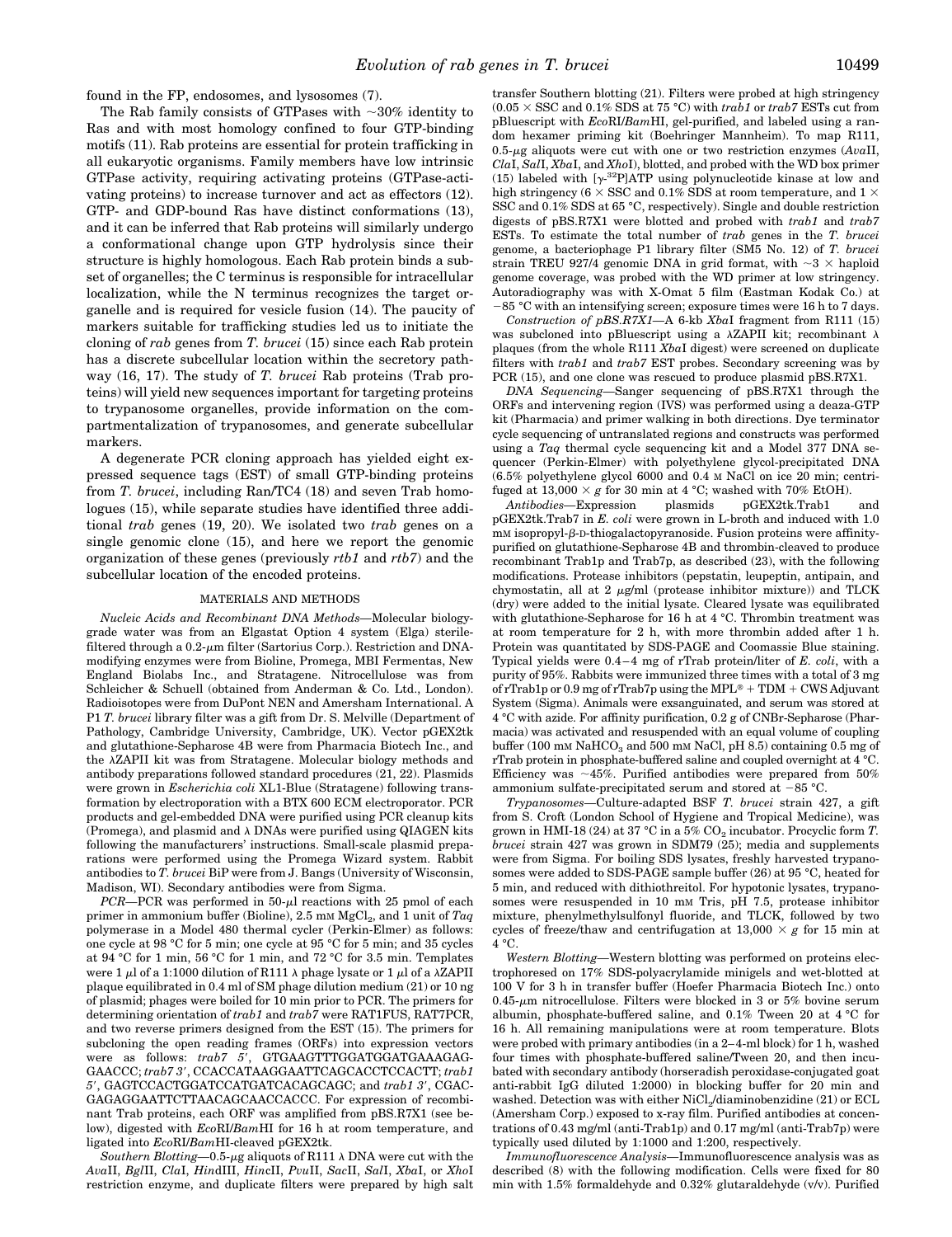

FIG. 1. *trab7* **precedes** *trab1* **in a head-to-tail orientation.** *A*, a PCR product was generated with only one combination of forward (*F*) and reverse (*R*) primers against the *trab1* and *trab7* ESTs. The PCR product was generated using genomic clone R111 as described under "Materials and Methods." *B*, the PCR product from *A* was cleaved by restriction enzymes known to separate the ESTs (by Southern blotting), *Xho*I and *Hin*cII, generating smaller fragments. *Bgl*II was used as a negative control. *C*, shown is a partial restriction map of the *trab7* and *trab1* locus, with sizes deduced from PCR data and restriction sites ascertained from sequence data. Genomic DNA is shown as a *thin line*, with the ORFs as *open boxes*. The PCR fragment in *A* is represented by the *boldface line*, with primers shown as *arrows*. *X*, *Xho*I restriction site; *H*, *Hin*cII restriction site.

anti-Trab antibodies were used at a 1:200 dilution. Fluorescence microscopy was performed on a Nikon Microphot-FX microscope using a  $100\times$  oil immersion objective and Ilford HP5 Plus ISO400 film.

*Computer Analysis—*The GenBank™ Data Bank was searched via the Internet using Netscape Version 2.0 (Netscape Communications Corp.) and FASTA or TXBLASTP against the non-redundant data base "nr" (National Center for Biological Information). The *Saccharomyces cerevisiae* genome was searched at the Stanford Medical School Web site.<sup>2</sup> Turbogopher was used for sequence retrieval from GenBank<sup>™</sup>. The University of Wisconsin Genetics Computer Group package was used at the Daresbury site (United Kingdom) via MacIP and Versaterm Pro for the following algorithms: SEQED, BESTFIT, GAP, PILEUP, MFOLD, SQUIGGLES (PLOTFOLD), COMPARE (DOTPLOT), and PEPTIDESTRUCTURE. Navigator and Autoassembler (Perkin-Elmer) and NIH Image were used on a Macintosh LCIII computer. For phylogenetic analysis, PAUP 3.1.1 (27) was used on a Macintosh Quadra 650; initial tree searches were done in branched and bound or exhaustive mode, with Ha-Ras assigned as outgroup. Preliminary results were bootstrapped (1000 replicates) in exhaustive mode. Divergence time was calculated using the program of Li (28). Three-dimensional computer modeling of Trab1p was performed automatically via SwissProt at EXPASY, and that of Trab7p was performed using INSIGHT II (Homology module) on an Indigo computer (Silicon Graphics Inc.) against the Ras pdb file (221P); four non-aligned loops were modeled *de novo* in free space and energy-minimized.

### RESULTS

*Organization of trab1 and trab7 Genes—*Limited restriction endonuclease mapping of R111, a genomic clone containing both *trab1* and *trab7* (15), showed the insert was at least 26 kb long. The genomic organization of the *trab* genes was further explored by PCR using forward (F) and reverse (R) primers to each EST. We tested all four possible orientations: *trab1* and *trab7* oriented head-to-tail with *trab1* first (1F/7R), head-to-tail with *trab7* first (7F/1R), head-to-head (1F/7F), or tail-to-tail (1R/7R). A  $\sim$ 2.4-kb product was obtained using only the second primer combination, 7F/1R (Fig. 1*A*, *second lane*), indicating that *trab7* preceded *trab1* in a head-to-tail orientation, with an IVS of  $\sim$ 1.8 kb between ORFs. Identity of the PCR product was confirmed by digestion with *Xho*I and *Hin*cII (Fig. 1*B*), previously demonstrated to separate the ESTs in a Southern blot (Fig. 1*C*). The locations of the restriction sites were confirmed by sequence analysis (see below). The size of the IVS was initially overestimated due to anomalous migration of the PCR product; the gene organization was confirmed by sequence analysis (see below).

*trab Genes in T. brucei—*We analyzed clone R111 for additional *trab* genes to determine if *trab7* and *trab1* represent a simple duplication event or form part of a more extensive array. A degenerate oligonucleotide annealing to the conserved sequence WDTAGQE from the second GTP-binding site motif of Rab proteins (WD primer; see "Materials and Methods") was used in a low stringency Southern blot of genomic clone R111. No fragments other than those hybridizing to *trab1* and *trab7* probes were identified (data not shown), suggesting that these two *trab* genes do not form part of an extensive array. A 6-kb *Xba*I fragment from R111, which hybridized to *trab7* and *trab1* probes, was subcloned into pBluescript for sequence analysis (pBS.R7X1; see "Materials and Methods"). Mapping the position of the *trab*7 gene demonstrated that R111 contains only  $\sim$ 2 kb of DNA upstream of the *trab7* ORF, and so the possibility of another *trab* gene lying upstream has not formally been excluded, although we believe it highly unlikely (see below and data not shown).

We also examined the total number of *trab* sequences in *T. brucei* by probing a  $\sim$ 3-fold degenerate (for haploid genome) *T*. *brucei* genomic library array with the WD box oligonucleotide at low and high stringency. Thirty-three positives were identified, corresponding to  $\sim$  20 distinct *trab* loci. As previous Southern analysis and the studies of R111 have failed to identify extensive *trab* gene arrays (15), this number also provides an estimate of the total number of individual *trab* genes present in the *T. brucei* genome.

*Sequence Data for trab1 and trab7 Genes and Their Intervening Sequence*—We sequenced  $\sim$ 3.3 kb of subclone pBS.R7X1 including the *trab1* and *trab7* ORFs, the IVS, and the surrounding regions (Fig. 2). The *trab1* and *trab7* ORFs were identified by hypothetical translation of the nucleotide sequences. The orientation of the genes was confirmed, and the length of the IVS was determined to be 1165 base pairs. The ORF nucleotide sequences are 48.8% identical between *trab1* and *trab7*.

Both genes are expressed as assessed by Northern blotting and reverse transcription-PCR (15), and we identified consensus features for mRNA production (Fig. 2). Mini-exon splice sites and ATG start codons were located by comparing the sequence of the EST, derived from reverse transcription-PCR, with genomic sequences. A potential polyadenylation sequence for *trab7* was inferred from poly(T) tracts, with an appropriate GA addition site conforming to the consensus sequence (29). The predicted *trab7* message is 1.8 kb, consistent with Northern blotting data. The polyadenylation site of *trab7* is placed in very close juxtaposition to the mini-exon splice site of *trab1*: these two processes are known to be highly coordinated in trypanosomes (30). There is no polypyrimidine tract upstream of *trab7*, the first gene, suggesting that there is no gene upstream of *trab7* that is polyadenylated prior to the *trab7* splice site, further evidence that there are no other genes in this array.

*trab1* and *trab7* messages are expressed at low levels compared with *T. brucei* Ran/TC4 mRNA (18) and other well characterized mRNAs such as PARP and VSG, all of which are high abundance messages. Also, these *trab* genes are constitutively expressed (15). As expected, none of the sequence motifs demonstrated to be involved in the maintenance of high expression <sup>2</sup> http://genome-www.stanford.edu. <br>
levels (31) or stage-specific expression of PARP (32) or VSG (33)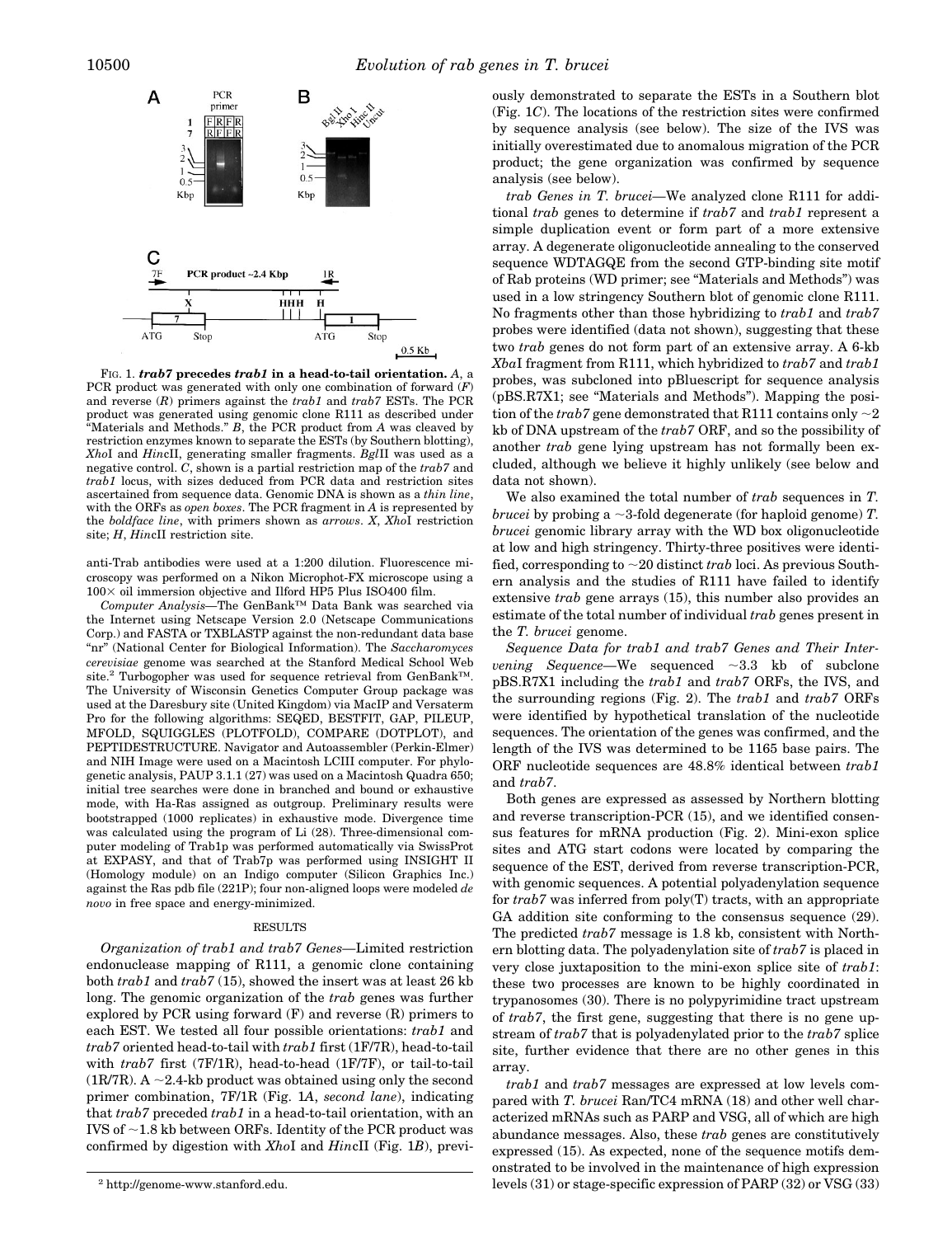|                                                                                                                         | 80   |
|-------------------------------------------------------------------------------------------------------------------------|------|
| ttcattcbtgacettegttttgeettegtttggteeceaetttetgatgebatgattteeteegttgttgaatttgetaa                                        | 160  |
| tgtactcagcggcactgcaggggcataggatcgtacgagaaccaccgtgtaaaggaacgtcagaagtggctgaattaaaa                                        | 240  |
|                                                                                                                         |      |
|                                                                                                                         | 320  |
| М<br>К<br>÷                                                                                                             |      |
| AGAGGAACCCGCTTACAAGATTATAGTAATTGGTGATGTGGGTGTAGGGAAGAGCAACATCTCATCGCGGTTCTGTGACA                                        | 400  |
| E P A Y K I I V I G D V G V G K S N I S<br>-S<br>$\mathbb{R}$<br>F C<br>Е<br>- ന                                        |      |
| GCATTTATTACGATGACATTGTTCCAACGATTGGCGTGGACTTCAAGTATTGCCATACCACAACTTTAGAAAAGCACGCG                                        | 480  |
| S<br>$\mathbf{T}$<br>Y<br>Y<br>D D<br>T.<br>V<br>P T<br>I G V D F K Y C H T T<br>T<br>L<br>Е<br>K<br>H<br>A             |      |
|                                                                                                                         |      |
|                                                                                                                         | 560  |
| R T<br>T<br>L L Q I W D T S G Q D R F V S L T T A Y Y R N C                                                             |      |
| TCATGGCGCACTGATTTGCTTTGATCTCACCAATCGGAGCTCCTTTGAAGGGATCGACGCGTGGTTTGAGCGCCTGAGGT                                        | 640  |
| H G<br>A L<br>I C<br>$\mathbf{F}$<br>D L T N R S S F E G I<br>D A W F<br>Е<br>R<br>L                                    |      |
| CCCACTGCCCGGTACTTCCGCCCCTCATCCTCGTGGGTTGCAAGTTAGACCTGGTGGAGTGCAGTGAACTTCATAAAGAA                                        | 720  |
| S H C P V L P P L I L V G C K L D L V E C S E<br>L H K                                                                  |      |
|                                                                                                                         |      |
| GGGACAAGCTTAGGGATTTGCAGGCAAGTGGAGAAAAGCGAGGCAGACGCATGGGCAAAGCGACACGGTTGCTTGTGCTA                                        | 800  |
| C R Q V E K S E A D A W A K R H G<br>G<br>T<br>S<br>L<br>G<br>I<br>C.<br>L<br>C<br>Υ                                    |      |
| CTTCGAGACGAGCTCGAGAAATAACACAAATGTCTCCGAAGCTTTCCAACACCTGGGGACTTATATAGTGAATAACACAA                                        | 880  |
| R N N<br>F<br>Е<br>т<br>S<br>S<br>T N V S E A F O H L G T Y<br>I<br>V<br>$_{\rm N}$<br>N                                |      |
| CTCCAACTGTCGAGGGTCATGGGGACAAGGCGATAGGGAACATCGTACGATTAAACACAAGTACACATACTAAAAAGAGG                                        | 960  |
| T<br>T V E G H G D K A I G N I V R L N T S T H T K<br>P<br>K                                                            |      |
|                                                                                                                         |      |
| AAGTGGAGGTGCTGAacctcttatggtggcaatagcatttgccattcactgaacgggtaagccatcgttcactgaaggag                                        | 1040 |
| K W R C<br>\$                                                                                                           |      |
| gagetttggaggaactacacatgaaggetagacgagaaattagtgaaaggataggaaacggaaggcagcaatagtgaaaa                                        | 1120 |
| agaatetatgaagtgaageagataggtattttettttgeetteaeaegtgtatggatgettgeegtttgtgatttagtae                                        | 1200 |
| gcagtatcaagccagcatagacagtgtgtagcactccgttcgctctctccagtactgaaagggaagtgttacgccgaggg                                        | 1280 |
| ccatcgtatcttccccccttttttattcgactcattttattcttgccttcttctcagcattttgttataccgtctctatc                                        | 1360 |
|                                                                                                                         | 1440 |
| ttatcaattctattgttttatttttcatttggaagaaggtttcagtacaccactgaacaccgtggttctatctttggcca                                        |      |
|                                                                                                                         | 1520 |
| tacaatatetgegeeatgeacteeceacagtetacacatetgeacatatatacatatatgtatacetttgtatattgtta                                        | 1600 |
| catctatttgtgtattttacgcgtgtgtgtgtgtgctagtagcttcccactttcacttaatatgacgaagttcctccccctgt                                     | 1680 |
| tacatgccattaaattcattctgttgtaagcgtcgtttctatcaattaaggcccatggtttgtgtgttgagtgtagttat                                        | 1760 |
| ttcctgttattcattcattccccccatttgtgtgtattgttgaccaaatctgttttccttcggtgttgcgtgcctcatcg                                        | 1840 |
| tggtggtgttcctgctggtgatattgacgtgttgaaaggtttttttaattcgtgggattgtgaggcgtgtggggaagtga                                        | 1920 |
|                                                                                                                         | 2000 |
| cggtaaggagaagaagaggcggatgaggcagcgccggccaaataacgttaacttcctgatgggcacgttaccccgcaccc                                        |      |
| ggcotcaatctgcggctactgcgctttgcgtag <u>attttttttcttgcaatatatagacqqtcaacttccttttttgttttc</u>                               | 2080 |
| ttcacttttctcgtcacqtttttttttqttcaatatqcccgtttgaagaqtccacttcqcatATGATCACAGCAGCTTCCC                                       | 2160 |
| M I<br>T A<br>A<br>S<br>$***$<br>$\star$                                                                                |      |
| CTGGTGGGGACTGCGACTACATATTCAAGATTATTGTCATTGGCGACAGTGGCGTTGGGAAGTCTTCCCTTACGGTGCGG                                        | 2240 |
| P G<br>G D C D Y I F<br>I V I G D S G V G K S S<br>K I<br>$\mathbb{L}$<br>T<br>V<br>R                                   |      |
| CTCTCTGAGGATGITTTTTACAAGGATTACGCATCCACCATCGCTATTGATTTTCGAATGCACCAAATGACGTACATGGA                                        | 2320 |
| т.<br>-S<br>E D<br>V<br>$\mathbf{F}$<br>Y<br>K D<br>Y A S T I A I D F R M H O M<br>$\mathbf{T}$<br>D<br>Υ<br>м          |      |
|                                                                                                                         | 2400 |
|                                                                                                                         |      |
| WDTAGQERFQSVATAF<br>ĸ<br>R<br>VRLO<br>I<br>Y<br>R<br>G                                                                  |      |
|                                                                                                                         | 2480 |
| G V M L C F D L T H R P S F<br>ΑN<br>L H L E H W M E<br>R V<br>R                                                        |      |
| CAGCAGTCTCTTCCCGGTATCCCGTGCTTATTGGTTQGATGCAAAAGTGACGAGGCCCGCACTTCGCGGCAGGTATCGAA                                        | 2560 |
| Q Q S L P G I P C L L V G C K S D E A R T S R Q V S<br>Κ                                                                |      |
| GGAAGAAGCGATGGCATGGGCAAAACAACATGGAATGTCGTACATTGACACGAGCGCAAAGGAGAAGGAGATGTACAGT                                         | 2640 |
| Ε<br>Е<br>A M A<br>WAKQHGMSYIDTSAKEKEN<br>$\mathbf{V}$<br>- 0                                                           |      |
|                                                                                                                         |      |
| CTGCGITTCAGAAAATAGCACAGAGATATTCGAGGATATGAAGGAACGTACAGGAAAGGGTCTATCCCCAAGTGGTGGT                                         | 2720 |
| S<br>A<br>F O K<br>I<br>A O<br>$\mathbf E$<br>$\mathbf I$<br>$\mathbf F$<br>E D M K E R T G K G L<br>S P<br>S<br>G<br>G |      |
|                                                                                                                         | 280C |
| G A G N G V R L A G N E G Q K G S K R G G C C<br>AG.<br>- \$                                                            |      |
| tgtgctcttcgttcgtactagtgagaggtaatatgttacggtagtgaattacggaacggatggttcagcggtatttttgt                                        | 2880 |
|                                                                                                                         | 2960 |
|                                                                                                                         |      |
| tggggcagggggagaggaggaaagcgtatgattgagaggtcacgcatacattcccgcatggttcgccttccacatgagtt                                        | 3040 |
| attaatgtaggataccaccgtctatgaagtcacgtgtgatgtatatgtgtggttccctcttgtcttttagctttcatctt                                        | 3120 |
| tttetttgeategteegettgteeggegteateeeteecaetttetttttggggeteaeeggttgaeaggagaegtttgg                                        | 3200 |
| tetecacettttgttgeggggegattacateettgtegtttteteatttgaatetetaetgttttgaagtgggggtaaa                                         | 3280 |
| agtgtgtgtcttgaacccctcaaaacacttgttaaatgaccaaggattaaaat                                                                   | 3333 |
|                                                                                                                         |      |

FIG. 2. **Sequence data confirm the orientation and close juxtaposition of the genes.** The nucleotide sequence of the genomic fragment containing both *trab* genes is shown. The *trab7* ORF precedes *trab1* (*upper-case*, ORFs; \$, stop codon; *lower-case*, IVS/untranslated regions). Mini-exon splice sites and the putative polyadenylation site of *trab7* are *single-underlined*, with acceptor dinucleotides indicated by *asterisks* (\*, mini-exon splice site; \*\*, putative polyadenylation site). Three noncoding regions are homologous to one another (*boxed*) and were located using COMPARE. Regions with homology to the repeat units of the miniexon donor gene (*double-underlined*; Gen-Bank™ Data Bank accession number X00683) were located by BLAST search of an unidentified ORF found in the IVS against the nucleotide data base. Homology to this region in the  $trab1$  3'-untranslated region was located using BESTFIT (70% nucleotide homology).

were present in the *trab1* and *trab7* genes. Although the structure of the *trab7* and *trab1* locus suggested a tandem duplication event, no strong candidates for possible recombination sites were found within the sequenced region of pBS.R7X1, *i.e.* related sequences upstream, downstream, and between *trab7* and *trab1*, nor were repetitive sequence motifs implicated in recombination between VSG genes observed (34). However, homology was found between the IVS (between genes) and a repetitive element in the *T. brucei* mini-exon donor gene, which in turn had homology to the reverse complement of a region in the 3'-untranslated region of *trab1* (*double-underlined* in Fig. 2), a potential Z-DNA site, and three other regions of internal homology were identified by the program COMPARE (*boxed* in Fig. 2). The presence of a limited stretch of repetitive DNA observed elsewhere in the *T. brucei* genome, may be significant for the evolution of this locus.

A divergence time of 100 million years ago was calculated

from the nucleotide ORF sequences of *trab1* and *trab7* using the method of Li (28). This suggests that these genes are paralogues arising from an ancient duplication event. The homology of the amino acid sequence (64% similar) is greater than that of the nucleotide sequence (49%), so although synonymous nucleotide substitutions were saturated (28), considerable constraints on the divergence of the protein sequences are evident, indicating that the two gene products are important for *T. brucei* survival. The ORF sequences of *trab7* and *trab1* were used to search the data base, and both are clearly Rab homologues at the nucleotide and amino acid levels. However, Trab1p and Trab7p could not be unambiguously assigned as particular Rab homologues, which suggests a trypanosomespecific function for Trab1p and Trab7p. Because of species redundancy in the GenBank™ Data Bank, we also determined which genes in another unicellular eukaryote, *S. cerevisiae*, were most similar to *trab1* and *trab7. trab1* was most homolo-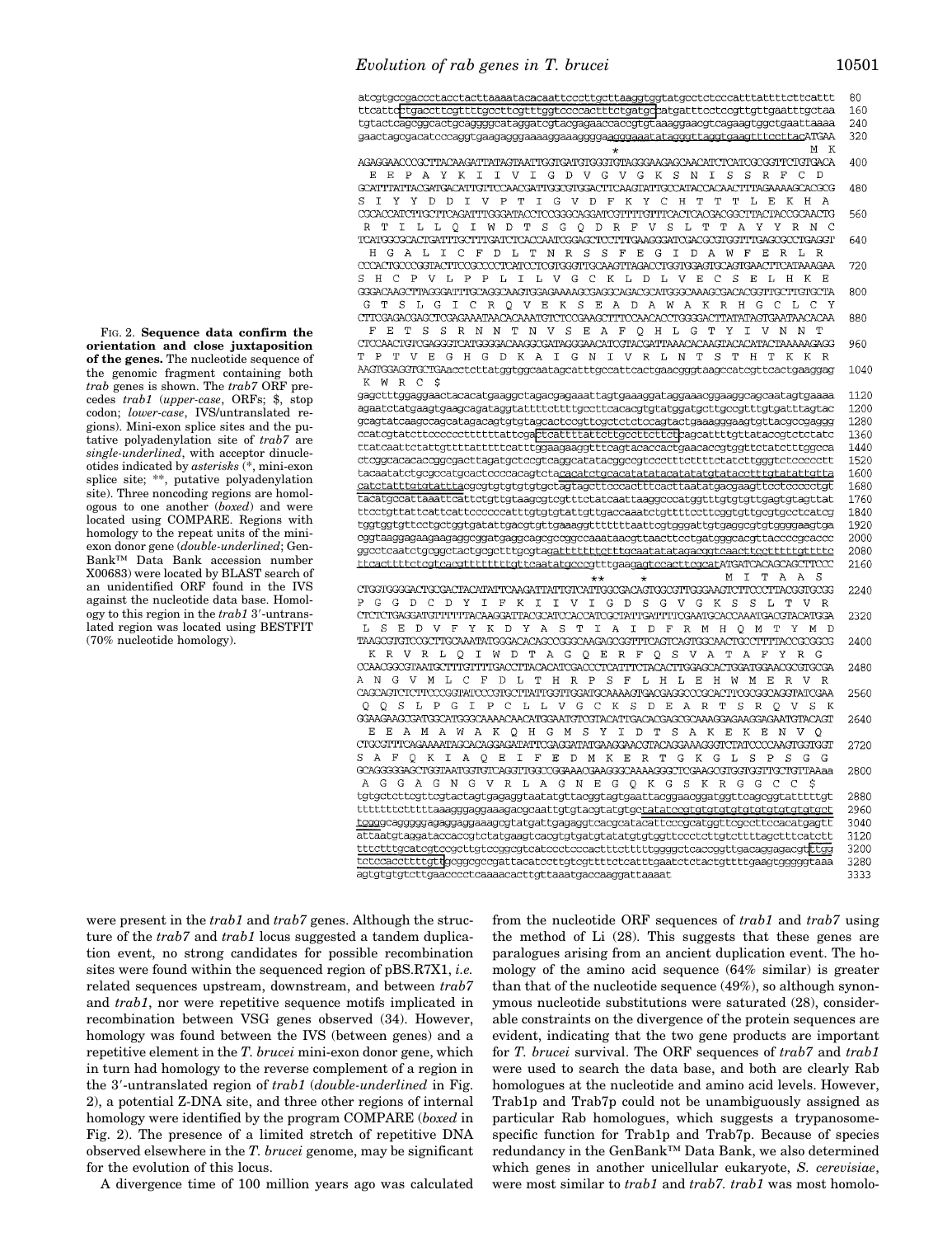

FIG. 3. **Trab1p and Trab7p are monophyletic.** *A*, the phylogeny of Trab1p and Trab7p hypothetical protein sequences was explored using PAUP in relation to a selection of protein homologues. Trab1p and Trab7p fall into a unique group, while all other Rab sequences group together, despite selection on the basis of their homology to both Trab1p and Trab7p. The tree was obtained from 1000 branched-and-bound bootstrap replicates after a branched-and-bound search: Rab1Ap and Rab13p, *Homo sapiens*; Sec4p, Sc Ypt1p, and Ypt8p, *S. cerevisiae*; Rab8Bp and Rab1Bp, *Rattus* spp.; and Lm Ypt1p (*L. major*). *B*, all kinetoplastid Ras superfamily protein sequences available were subjected to exhaustive phylogenetic reconstruction. *T. brucei* Rab5 sequences (Trab5Ap and Trab5Bp; see "Results") cosegregate, as do the Trab1p/Trab7p pair. *L. major* Ypt1p (*Lm Ypt1*) and Trab4Bp (*Tb*rab4B (19)) fall into neither family. The tree was constructed using exhaustive searching followed by bootstrapping with 1000 replicates. *T. brucei* Ran (*Tb Ran*) was chosen as an outgroup (18) for both trees, and numbers represent percent confidence for various branch points. Horizontal distances represent relative genetic distance, while vertical distances are for clarity only.

gous to *sec4*, while *trab7* was most similar to *ypt1*, which are themselves closely related. We analyzed the relationship of Trab1p and Trab7p to one another and to other homologous Rab sequences by phylogenetic reconstruction. Trab1p and Trab7p always cosegregated as a monophyletic group whether assessed against their closest Rab homologues (Fig. 3*A* and data not shown) or compared with kinetoplastid Rab sequences (Fig. 3*B*), including the putative Rab5 homologues Trab5Ap  $(Tb$ rab $5(19)$ ) and Trab $5Bp$ <sup>3</sup>

*Protein Sequences of Trab1p and Trab7p—*Hypothetical translations of the Trab1p and Trab7p ORFs indicate that the protein sequences are 43% identical and 64% similar. Both sequences contain all of the major homology boxes typical of a Rab protein, including most of the residues involved in GTP/ GDP binding and GTPase-activating protein binding (Fig. 4*A*). Trab1p also has a typical C-terminal amino acid motif for double geranylgeranylation, CCGG.

Interestingly, Trab7p contains several atypical features. Most significantly, the GTPase motif characterized by the WD box, normally WDTAGQE for Rab proteins (PM3 in Fig. 4*A*), is altered in Trab7p to WDTSGQD. The Glu  $\rightarrow$  Asp change is not uncommon, but the Ala  $\rightarrow$  Ser change (corresponding to a G  $\rightarrow$ T nucleotide transversion in the first position of the codon) is

highly unusual and possibly functionally significant; human RhoE also has an Ala  $\rightarrow$  Ser substitution at this position and binds GTP but not GDP. Additionally, both Trab7p and RhoE have Ser at codon 12 (Ras numbering); combined with the Ala  $\rightarrow$  Ser substitution, this results in lack of GTPase activity in RhoE (35). Also, constitutively active viral Ki-Ras has an Ala  $\rightarrow$ Thr mutation in the WD box (36). Overall, these data suggest that Trab7p may possess abnormal GTPase activity.

Trab7p has a 12-amino acid insertion when compared with Ha-Ras, Ki-Ras, Ran, and at least 10 other Rab proteins (Fig. 4*A* and data not shown). Alignments place this insertion as an extension of loop 8 (nomenclature of Wittinghofer and Pai (13)). Residues important in the adjoining secondary structures are conserved in both Trab1p and Trab7p (Fig. 4*B*). The 12-residue loop of Trab7p was hypothetically large enough, by three-dimensional modeling, to interact with the adjacent nucleotidebinding site (data not shown).

*Trab1p and Trab7p in Trypanosomes—*To examine the expression and location of Trab1p and Trab7p, we raised polyclonal antisera to recombinant proteins. Affinity-purified antirTrab1p and anti-rTrab7p antibodies were used in Western analysis of trypanosome lysates. Specific signals were obtained from material migrating at 27 and 29 kDa, respectively, from both life stages (Fig. 5*A*). The theoretical molecular masses are 24 and 21.5 kDa for Trab1p and Trab7p, respectively, suggesting aberrant migration on SDS-PAGE. However, this was not due to post-translational modifications because the migration positions of rTrab1p and rTrab7p produced in *E. coli*, which does not isoprenylate proteins, were identical to those of the native trypanosome proteins (data not shown). Trab7p was also found to be highly labile and was seen only in fresh extracts.

*Membrane Association of Trab Proteins—*The unusual Cterminal sequence of Trab7p suggested that this protein may not be isoprenylated efficiently, and therefore, we wished to test if the protein was membrane-associated. Trab1p, by contrast, with its canonical C-terminal isoprenylation motif, is predicted to be isoprenylated and therefore membrane-associated. Procyclic cells were hypotonically lysed and centrifuged, and the soluble and particulate material was resolved by SDS-PAGE. Trab1p and Trab7p were located by Western blotting, and proteins were quantitated in identical samples (see "Materials and Methods"). Trypanosome proteins fractionated equally into soluble and particulate material, indicating efficient cell lysis, while both Trab1p and Trab7p appeared solely in particulate fractions (Fig. 5*B*). These data indicate that Trab7p is membrane-associated. In additional, our data are consistent with previous observations that some Rab proteins are exclusively membrane-bound and have no cytoplasmic pool (37).

*Subcellular Locations of Trab1p and Trab7p—*To begin to ascribe a function to Trab1p and Trab7p, we next chose to investigate the subcellular locations of the two proteins. We used affinity-purified antibodies to immunolocalize the native proteins by immunofluorescence analysis. Anti-Trab1p staining revealed a reticular pattern in both procyclic and BSF cells (Fig. 6, *A* and *C*) very similar to the appearance of cells stained for BiP, an endoplasmic reticulum luminal marker (Fig. 6, *B* and  $D$ ). 10  $\mu$ g of rTrab1p premixed with primary antibody for 10 min was sufficient to abolish the signal in BSF cells, demonstrating specificity (data not shown). Therefore, an endoplasmic reticulum location is tentatively assigned to Trab1p.

In contrast, cells stained with anti-Trab7p antibody revealed one or two discrete and highly compact structures in each trypanosome cell. The Trab7p-positive compartment was located close to the kinetoplast in both procyclic and BSF <sup>3</sup> H. Field and M. C. Field, unpublished data. The Strippenosomes (Fig. 6, *E–J*). Prior incubation of the antibodies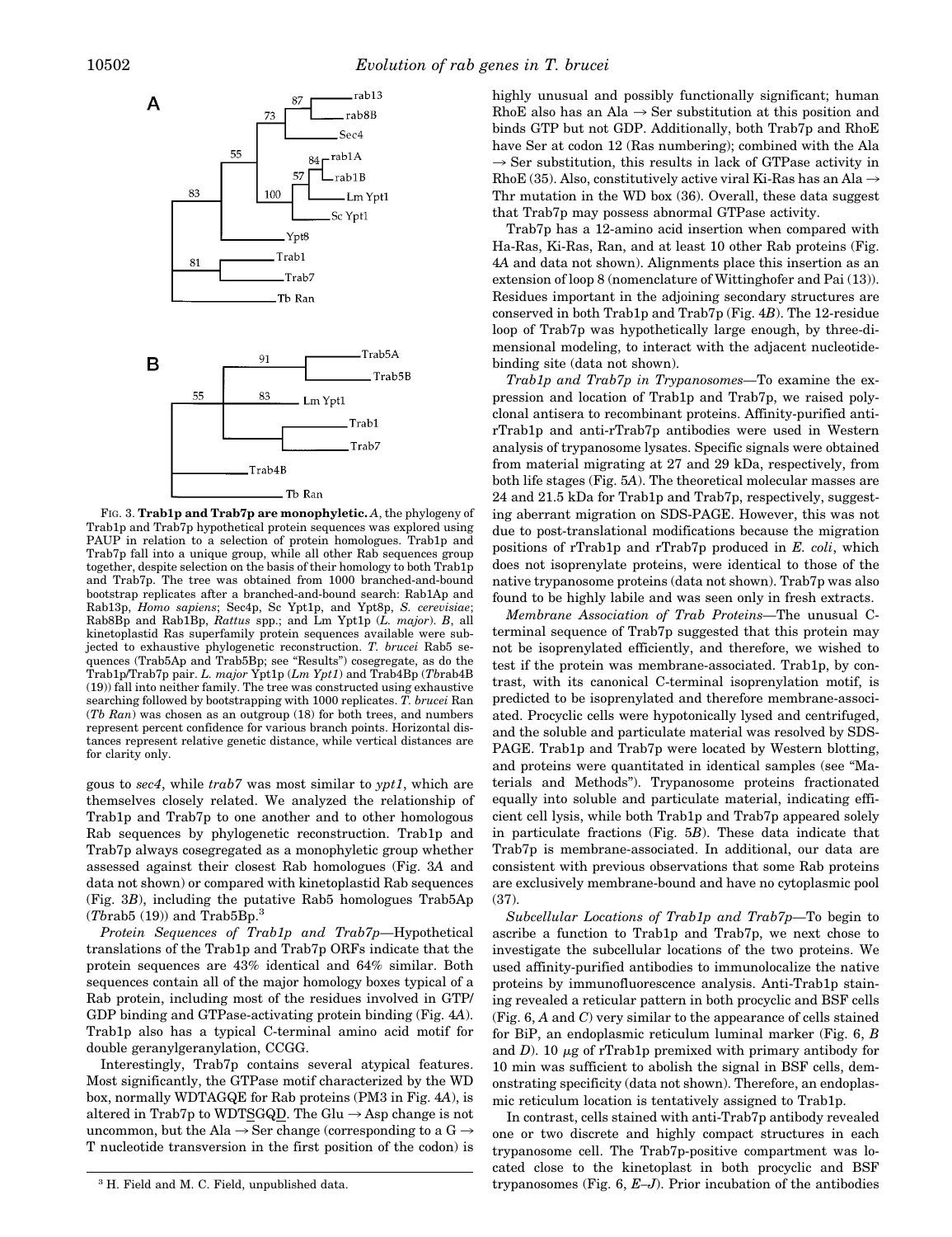

FIG. 4. **Trab1p and Trab7p are members of the Rab superfamily.** A, alignment of Trab1p, Trab7p, and a selection of Rab homologues. Conserved regions are *boxed* (46). Residues implicated in binding interactions, *i.e.* GTPase-activating protein binding (*E*), guanidine phosphate binding (*PM1–3*), and GTP/GDP binding (*G1–3*), are marked with *dots* under the sequence (see Ref. 11). The hypervariable region (*HV*) and the isoprenylation signal motif region (*I*) are *underlined*. *B*, alignment of the region containing the 10-amino acid loop from Trab7p (see *A*) together with Ha-Ras, human Ran, and Trab1p, showing secondary structure features derived from three-dimensional structures.  $\alpha$ -Helical regions and b-sheets are indicated by *bars* (47). Residues vital for secondary structure (*boxed*) are conserved in both Trab1p and Trab7p.

with 10  $\mu$ g of rTrab7p abolished the signal completely (data not shown). Most significantly, in cells containing two kinetoplast DNA networks (as revealed by Hoescht stain), two Trab7ppositive structures were observed positioned at either end of the kinetoplast (Fig. 6, *G–J*). The location of Trab7p is similar to that described for the basal bodies of trypanosomes (38), but clearly, further analysis is required to refine this assignment. Taken together, the immunolocalization data demonstrate radically different subcellular locations for Trab1p and Trab7p. Therefore, a tandem duplication resulted in acquisition of functional differences in these highly related Rab homologues.

#### DISCUSSION

We have identified a pair of small GTPase genes juxtaposed in a head-to-tail orientation in the genome of *T. brucei.* We were unable to find evidence for a reverse transcriptase-mediated duplication mechanism, *e.g.* mini-exon or poly(A) tail vestiges. While there are two genes present in the locus (*trab1* and *trab7*), five other *trab* genes and the gene for Ran/TC4 are dispersed and exhibit no linkage with each other (15, 18), suggesting that the *trab1/trab7* pair is unusual. In addition, all our data suggest that *trab1/trab7* are not part of a more extensive *trab* gene array. Phylogenetic reconstruction indicates that Trab1p and Trab7p are more similar to each other than to any other Rab sequence, evidence that they are paralogues. Taken together, these data strongly argue that these genes are the result of an ancient tandem duplication event, estimated to have occurred  $\sim$ 100 million years ago.

Duplication, probably by homologous recombination, has resulted in many gene arrays in *T. brucei*, *e.g.* the PARP locus with arrays of two or three genes (31) and the extensive tubulin locus (39). Homologous recombination is highly active (40–42) and is probably responsible for producing and manipulating the reservoir of up to 1000 different VSG genes providing diverse antigenicity (34, 43). Tandem arrangement of genes allowing polycistronic expression is a common strategy in *T.*

*brucei* and may facilitate coordination of gene expression. Indeed, *trab1* and *trab7* are transcribed at low levels and in equal amounts (15).

By probing of a genomic library of known complexity, the total number of Trab-related genes was estimated to be  $\sim$ 20. Since 11 *trab* clones and ESTs have been reported to date, it is likely that a representative sampling of *trab* sequences, covering most of the trypanosome intracellular trafficking pathways, is already in hand. This number is similar to that obtained for *S. cerevisiae*, also a unicellular eukaryote, and is in agreement with our earlier estimate of total *trab* numbers (15). Therefore, these data suggest that, as a first approximation, *T. brucei* possesses a secretory pathway of equivalent complexity to yeast.

We propose that the continued linkage of *trab1* and *trab7* is due to functional selection. Conservation of protein sequence contrasted with saturated synonymous nucleotide replacement strongly suggests a functional selection on the gene products. While both Trab sequences are homologous to a selection of Rab sequences in the data base, neither exhibited strong homology to a particular Rab sequence, which suggests instead that they are trypanosome-specific. The immunolocalization data for Trab7p, indicating association with the kinetoplast and FP, are clearly consistent with this proposal. In addition, we were unable to detect Trab1p or Trab7p in COS-7 cells, either by Western blotting or by immunofluorescence analysis, or in *Leishmania major*, by Western blotting.3 While the former result was not unexpected, the lack of immunological crossreactivity between Trab proteins and *Leishmania* Rab proteins is also consistent with a species-specific function.

Trab1p has canonical Rab sequences, including a C-terminal isoprenylation signal, and shows diffuse reticular staining consistent with a Ypt1p/Rab1p function. The homology to *sec4* (and the closely related *ypt1*) detected by searching the *S. cerevisiae* genome may reflect this. In contrast, Trab7p has several un-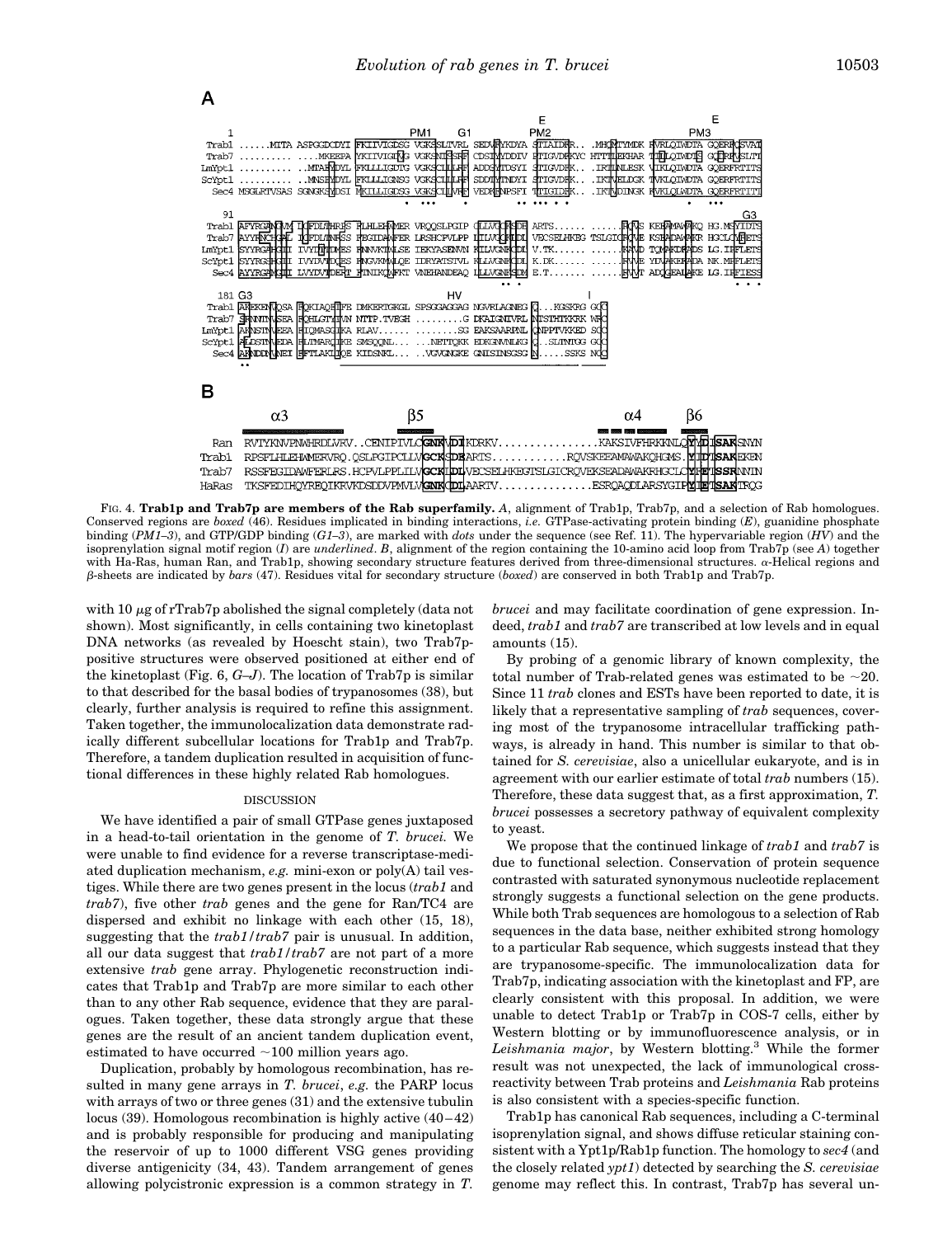





FIG. 5. **Antibody detection of Trab proteins and their membrane localization.** *A*, affinity-purified antibodies raised against rTrab1p and rTrab7p (*lanes 1* and *7*, respectively) detected specific antigens in *T. brucei* lysates from both procyclic and BSF trypanosomes in Western blotting. No cross-reactivity was observed between antibodies to Trab1p and Trab7p. Primary antibody was omitted from the negative controls (*lanes 0*). Migration positions of molecular mass standards (in kDa) are indicated to the left. *B*, Trab1p and Trab7p were detected by Western blotting in procyclic trypanosome lysates following separation into particulate (*P*) and soluble (*S*) fractions (*inset*). Antigens reactive with anti-Trab1p and anti-Trab7p antibodies were detected only in the insoluble particulate fraction. The percentage of each antigen detected in particulate and soluble fractions (*main panel*) was quantitated by scanning the developed Western blot using NIH Image. Trypanosome lysis was efficient, as judged by the release of proteins to the soluble fraction, quantitated by scanning a Coomassie Blue-stained gel (*main panel*,  $\blacksquare$ ). Rabbit antisera raised against rTrab1p ( $\blacksquare$ ) or rTrab7p ()) were affinity-purified and used in Western blots against whole trypanosome lysates or fractionated proteins from  $10<sup>7</sup>$  cells (see "Methods and Materials"). Detection was by NiCl<sub>2</sub>/diaminobenzidine.

usual features. An important alteration in Trab7p is an Ala  $\rightarrow$ Ser substitution in the WD box, potentially resulting in a GTP-bound, constitutively active protein like RhoE (35) or viral Ki-Ras, which has an Ala  $\rightarrow$  Thr mutation (36). A second change in Trab7p is a 12-amino acid loop adjacent to the nucleotide-binding pocket. We believe it is likely that Trab7p binds only GTP and does not hydrolyze it, but clearly, this needs to be shown empirically. The subcellular location of Trab7p is also highly unusual, consisting of a single spot in nondividing cells located close to the kinetoplast. This structure divides at a similar time to the kinetoplast, clearly preceding nuclear division, suggesting association of the Trab7p compartment with basal body/FP structures. Like the Trab7p compartment, the basal body and FP are located close to the kinetoplast and divide with it, prior to nuclear division (38).

Carboxyl-terminal isoprenylation is essential for Rab function and occurs in *T. brucei* (44), and in all Rab homologues reported in *T. brucei* with the exception of Trab7p (KWRC), canonical isoprenylation sequences are found, *i.e.* SCAC (Trab4Bp), GCAC (Trab5Ap), GCCG (Trab5Bp), CCGG (Trab1p), and DSCC (Ypt1p from kinetoplastid *L. major*). Despite its unusual signal sequence, native Trab7p is membraneassociated, which suggests that it is a substrate for the



FIG. 6. **Subcellular locations of Trab1p and Trab7p in** *T. brucei***.** Native Trab proteins were detected in whole trypanosome cells by indirect immunofluorescence using affinity-purified antibodies specific for each Trab protein. Procyclic  $(A, B, E-H, K, \text{ and } L)$  or BSF  $(C, D, I, L)$ and *J*) cells were stained with anti-Trab1p antibody (*A* and *C*), anti-*T. brucei* BiP antibody (*B* and *D*), anti-Trab7p antibody (*E*, *G*, and *I*), or Hoescht stain (*F*, *H*, *J*, and *L*) of the same fields as *E*, *G*, *I*, *K*, respectively. Anti-Trab1p staining in procyclic cells gives reticular staining (*A*) comparable to that given by anti-*T. brucei* Bip antibody (*B*). Identical staining patterns are seen in BSF cells (*C* and *D*). Note that the exposure of  $D$  is lower than that of  $B$ ; staining intensities were actually equivalent. Anti-Trab7p antibodies detect a discrete compartment close to the kinetoplast in procyclic cells, and two Trab7p entities are seen in cells with two kinetoplasts (*E–H*). Trab7p entities are also found in BSF cells (*I* and *J*). Primary antibody was omitted from the negative controls, shown at the same exposure as stained cells (*K*).

trypanosome isoprene transferases. It remains to be determined which isoprene is present on Trab7p.

The divergence of Trab7p from the canonical Rab sequence and the association with a kinetoplast-specific organelle are suggestive of a novel role for Trab7p in the trypanosome cell. We propose that *trab7* arose by duplication of a progenitor *trab* gene, with Trab1p now fulfilling a more basic endoplasmic reticulum-associated function and Trab7p co-opted into a specialized role. Trab1p and Trab7p are 43% identical and 64% similar, reminiscent of Arf1 and Arf6, which are 66% homologous and also have different locations (45). Because of the absence of clear homologues for Trab1p and Trab7p, the precise functions of these proteins must be determined directly, which